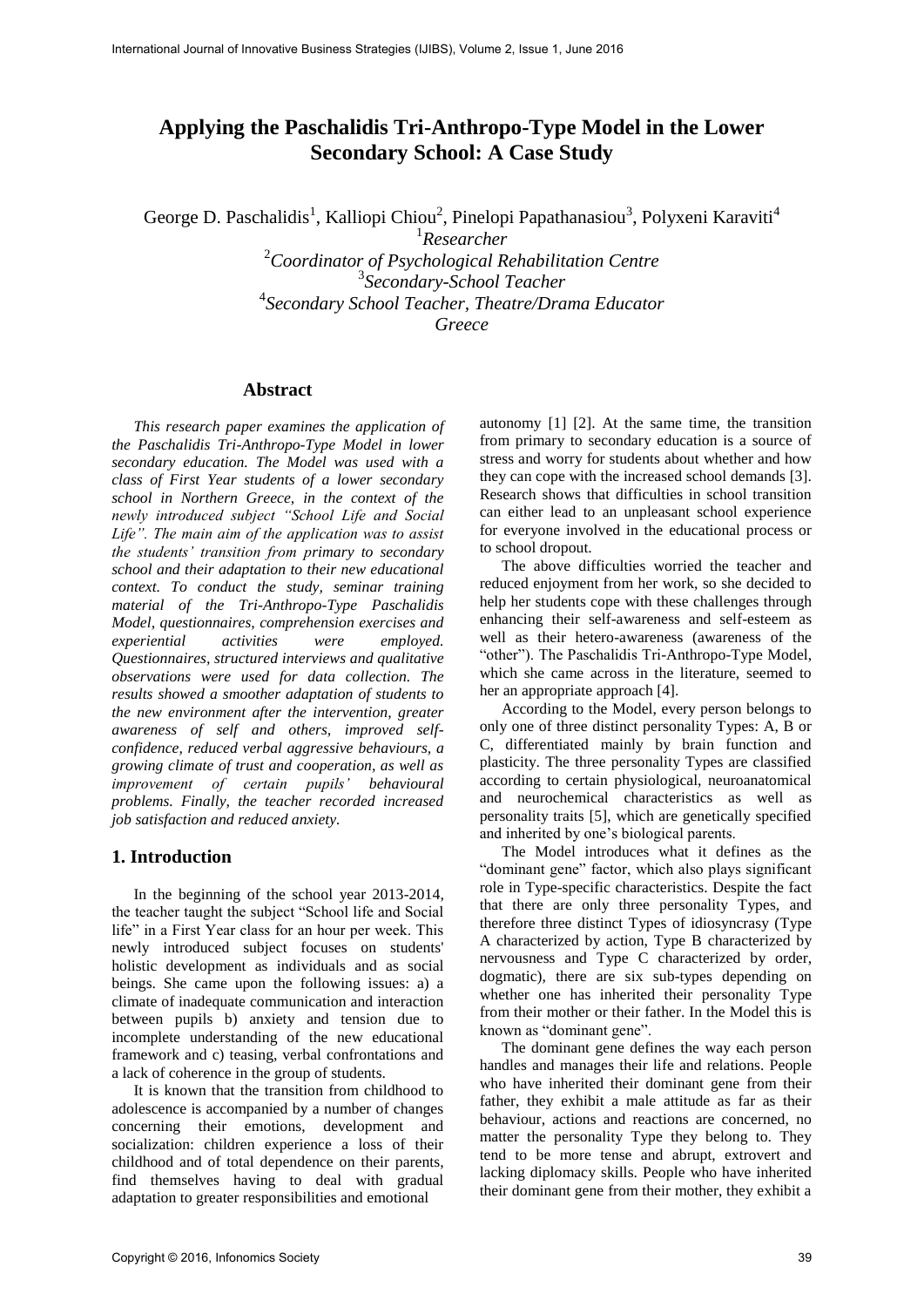female attitude as far as their behaviour, actions and reactions are concerned, no matter the personality Type they belong to. They tend to express themselves in a softer and gentler manner, are analytical, introvert and accepting. When the dominant gene coincides with the genetic sex (i.e. male dominant gene and male sex) the personality traits are in greater harmony with the traits of the sex [5].

Each Type has a specific reaction to stress. When Type A individuals are under pressure, they become tense. They experience a specific kind of stress, defined by G. D. Paschalidis as "stress of panic of action". This condition either leads them to quick, careless, nonproductive action or to a reaction of giving up and inactivity. When Type B individuals are under pressure, they become watchful and cautious in order to avoid making mistakes. They experience a specific kind of stress, defined by G. D. Paschalidis as "stress of anxiety". This condition leads them to unproductive repeated cycles of thinking, planning and checking, so that they become unable to make neither any decision nor take any action. When Type C individuals are under pressure, they become persistent. They experience a specific kind of stress, defined by G. D. Paschalidis as "stress of persistence of performance/stubbornness of execution" which leads them to persist obsessively in what they consider as the only "right" way of acting, which happens to be the most difficult one, unable to see alternatives. As a result, they cannot proceed towards fulfillment of their goals [6].

As far as education is concerned, there are three distinct learning profiles, as well as three teaching styles [4]. Type A students are visual, process information quickly and focus on facts and images. Type B students are auditory, process information slowly and focus on theories and written texts. Type C students are both visual and auditory, pay excessive attention to details whilst process information and focus on ideas, images and written texts.

According to the Model, students have certain Type-specific personality traits. When they do not have to face stressful stimuli and are relaxed, they exhibit their positive qualities. Type A students, for example, are spontaneous, self-confident, cooperative, communicative, decisive, natural leaders and easily pleased. Type B students are friendly, affectionate, polite, careful, considerate, patient and Type C students are passionate, committed, focused, giving, hard working.

However, when Type A students are exposed to stressful stimuli, their entorhinal cortex gets overactive and certain problematic aspects of their personality prevail. They panic, get restless,

unpredictable, inpatient, clumsy, quick-tempered and easily give up. When Type B students are exposed to stress their amygdala gland gets overactive and they worry, procrastinate, get anxious, indecisive, insecure reserved and withdraw, hesitate. Finally, when Type C students are exposed to stress, their hippocampus gets overactive and they become<br>competitive, stubborn, obsessed, persistent, competitive, stubborn, obsessed, persistent, suspicious, unforgiving, they fear rejection [6].

In the classroom, and when under stress, Type A students are hyperactive and get easily bored, Type B students are chatterers and doubtful and Type C students get aggressive and disobedient. The aim of the intervention was to facilitate the students' adaptation in the new school environment. In particular: a) to establish a climate of communication and cooperation among students and facilitate their bonding with their classmates and the formation of new friendships, b) to soothe students' anxiety and tension and to facilitate understanding of the new educational framework, c) to reduce verbal conflicts and teasing and d) to improve certain students' dysfunctional behaviours.

All the above could be achieved by developing self-awareness and hetero-awareness, both contributing to a greater sense of confidence and safety. For this purpose, action research was considered as the most appropriate research methodology, since it constitutes an educational research process involving the teacher as researcher and aiming at bringing positive change both in themselves and their pupils.

# **2. The research**

The intervention took place in the context of the subject "School life and Social life" in the form of a project entitled "Getting to know ourselves and others by applying the knowledge of human Personality Types", during the school year 2013- 2014, an hour per week. The teacher was the main person responsible for the intervention. She was assisted by G.D. Paschalidis, researcher and founder of the Model, who offered her regular feedback concerning her practice and research, in the role of an external collaborator. A certified psychologist contributed to the data processing and statistical analysis. A fellow colleague acted as a critical friend.

#### **2.1. The identity of the class**

The class consisted of 16 First Year students (10 girls and 6 boys) aged between 12 and 13, of a secondary school in Pieria region, Macedonia, Greece. Apart from the difficulties mentioned above, 25% of the class displayed specific behavioural and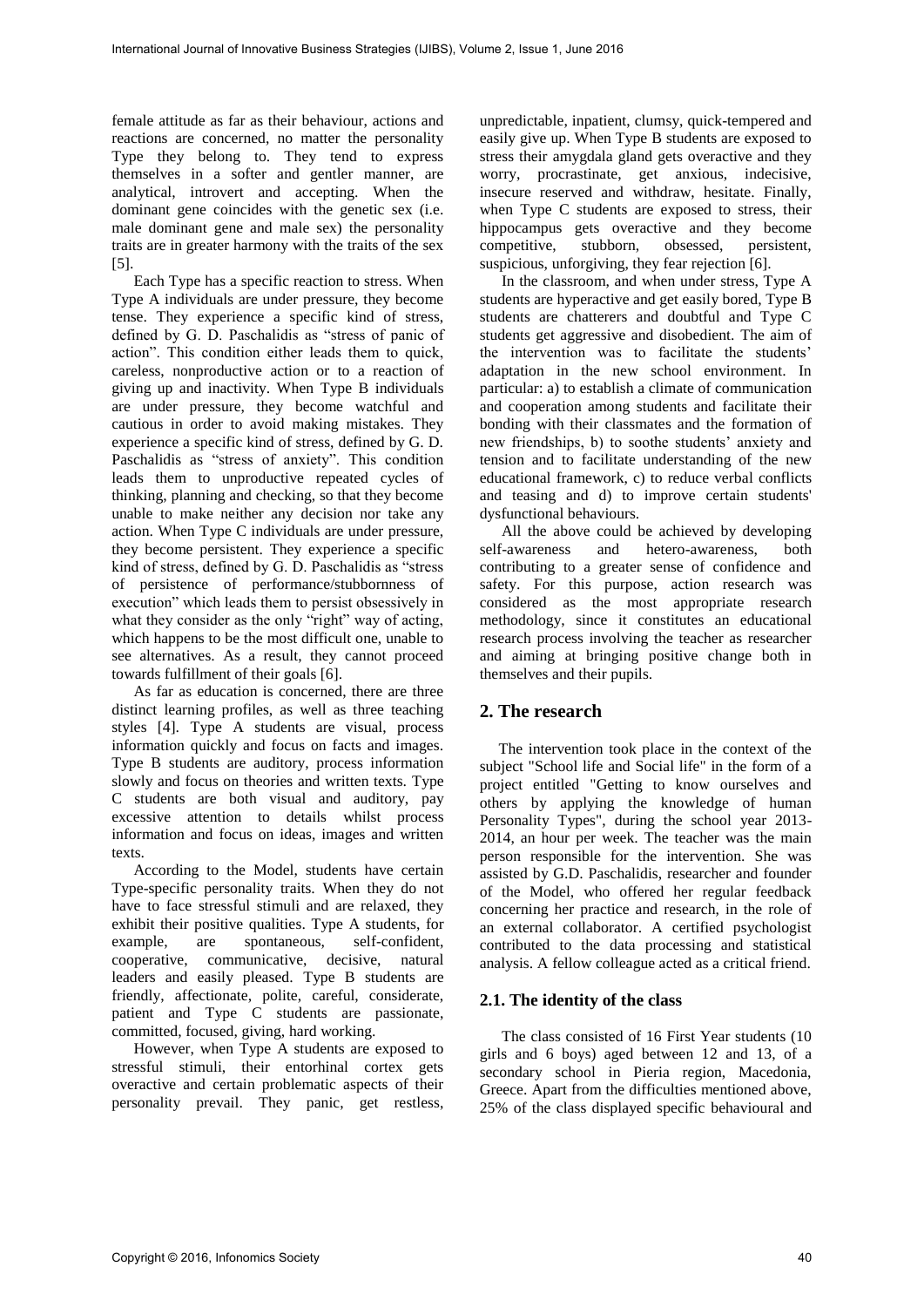emotional problems. In particular: Schoolgirl 1 showed lack of certain social skills and of interest in school life and school work. She did not trust others and at times was aggressive. Schoolgirl 2 had difficulties in expressing herself, was reserved and hesitated to participate in class. Schoolgirl 3 used to get easily angry with her teacher and her classmates, to seek perfection and to get stressed when she didn't achieve excellent marks. Schoolboy 1 could not remain still and focus his attention. He was displaying symptoms of attention deficiency, but without an official diagnosis.

#### **2.2. Methodology, materials, activities**

Observations, Tri-Anthropo-Type Paschalidis questionnaires, structured interviews with the students, the teacher's journal and the students' portfolios and working sheets were the research tools used.

Triangulation was used to ensure intersubjectivity of the findings. In particular, three different ways of data collection were used (observation, questionnaire, structured interview). Data was collected from two different sources (the teacher and the students).

The research process consisted of two main steps. First step: The teacher attended a training course on the application of the Paschalidis Tri-Anthropo-Type Model in secondary school education, taught by G.D. Paschalidis, where she was provided with the necessary guidelines and materials for the intervention.

Second step: The teacher introduced the students to the Model through three sections of activities entitled: "Getting to know the Paschalidis Tri-Anthropo-Type Model", "Getting to know my personality Type and the personality Types of my schoolmates", and "Applying the Model in my everyday life".

In the first section of activities, the students became familiar with the Model. Audiovisual material, relevant articles, fairytale-Type stories, matching cards of emotional states and personality traits, biographies of historical figures, songs related to the Paschalidis personality Types, excerpts from Plato's "The Republic" and closed-questionsworksheets were used.

In the second section of activities, the Tri-Anthropo-Type Paschalidis Questionnaire for teenagers, mimicry, structured interviews, worksheets investigating interests and motives, as well as open-ended questions were used, in order for students to recognize their personality Type.

The third section of activities included: presentations of students' projects on the personality

Types, role play, closed-question worksheets including suggestions on the implementation of the Model for the development of meaningful interpersonal relationships. Personal experiences of the students were discussed, aiming at self-awareness and hetero-awareness, as well as suggestions for the effective management of stress both at school and at home, depending on the personality Type.

A questionnaire consisting of 21 statements, 10 concerning confidence - self-esteem and 11 the evaluation of the class atmosphere was filled in by the students before and after the intervention. This questionnaire was a short version of a bigger questionnaire used by the school in order to help students evaluate the school environment. Structured interviews with each student were contacted, based on the axes: "Knowing myself", "Knowing others" and "Changing myself."

# **3. Results**

The structured interviews, as well as the questionnaires used, showed that 56,25% of the students belonged to Type Β, 25% to Type A and 18,75% to Type C (Figure 1). The teacher was identified as belonging to Type B.

Through the worksheets that were used in the second section of activities (aimed at investigating students' interests and motives), students realized that their motivation and preferences about their future profession, as well as their hobbies and athletic activities, were directly correlated to the personality Type they belonged to.

Qualitative analysis of the structured interviews showed positive change concerning the following variables: "Knowing myself", "Knowing others" and "Changing myself" (Table 1). As far as the first variable is concerned, students stated before the intervention: "I don't like my getting worried" (Type B), "My friends call me stubborn" (Type C), "Sometimes I find myself being outraged without any obvious reason" (Type A), "I often feel that my friends don't really want me as their friend" (Type C) etc. After the intervention, students stated: "I've learned who I am and feel better about myself now" (Type B), "I can finally understand why I worry" (Type B), "I now know that my friends like me and



Figure 1*.* Students' personality Types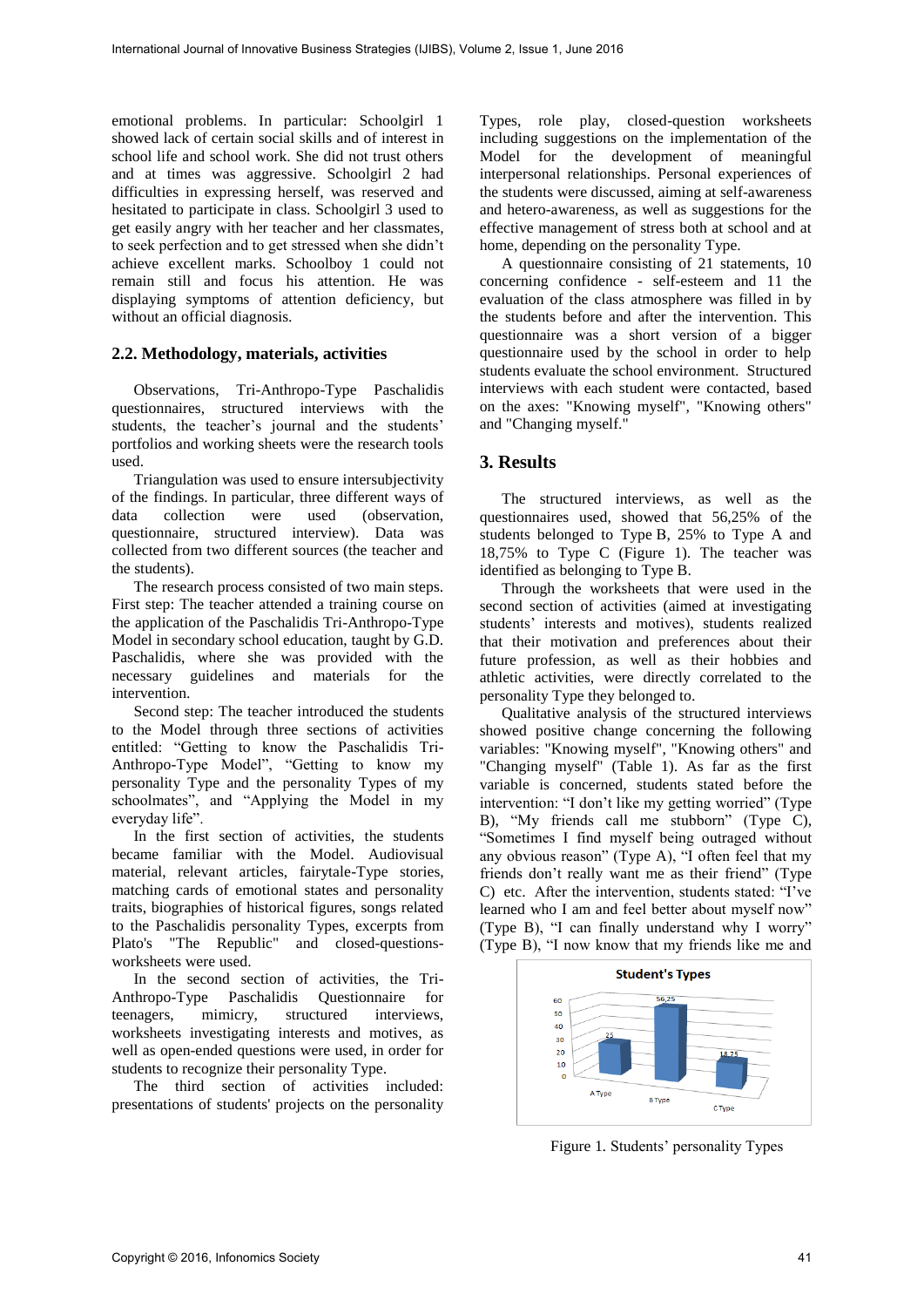that it was my personality Type that "made" me think wrongly about them" (Type C). As far as the second variable is concerned, before the intervention they said: "My dad is tense all the time" (Type A father), "I can't understand why my friend is so shy" (Type B friend), and after the intervention: "I now know what annoys me in my schoolmates' behaviour and why" (Type B), "As I was learning about the personality Types, I could recognize many elements of my family members' behaviour" (Type A). As far as the third variable is concerned, before the intervention students said: "I don't want to feel fear anymore" (Type B), "I want to learn how to study quicker" (Type B), "I wish I could be less obsessive with my goals" (Type C) and after the intervention: "I don't worry about failing anymore" (Type C), "This project has helped me to be happier" (Type B), "Thanks to this project I feel more relaxed about my goals" (Type C).

Thematic analysis of the interviews before the intervention showed the following (Table 2): 9 out of 16 (56,25%) pupils talked about their worrying and anxiety about adapting to secondary school and 8 out of 16 (50%) found it hard to give more than two positive and two negative traits of their personality. Nine (9) out of 16 (56,25%) said that they face difficulties with their schoolmates' behaviour; amongst them, 3 out of 16 (18,75%) talked about behaviours that made them angry or upset, 4 out of 16 (25%) about behaviours that made them angry and anxious and 2 out of 16 (12,50%) spoke about behaviours that bothered them and led them argue with their classmates.

#### Table 1*.* Changes in students' self and hetero – awareness

|           | Before<br>the     | After<br>the    |
|-----------|-------------------|-----------------|
|           | intervention      | intervention    |
| Self      | "I don't like     | "I can finally  |
| awareness | my getting        | understand why  |
|           | worried" - Type   | I worry" - Type |
|           | В,                | В.              |
|           | "My friends       | can<br>now      |
|           | call<br>me        | understand that |
|           | stubborn" - Type  | I have to stop  |
|           | С.                | insisting       |
|           | "Sometimes        | sometimes"      |
|           | others<br>hurt    | Type C,         |
|           | when I speak      | "I am now       |
|           | without realizing | more careful    |
|           | it" – Type A      | when I speak" - |
|           |                   | Type A          |
| Hetero    | "My<br>dad<br>is  | "As I<br>was    |
| awareness | tense all<br>the  | learning about  |
|           | time" - Type A    | the personality |
|           | with a Type A     | Types, I could  |
|           | father,           | recognize many  |

|                     | "<br>can't<br>understand why<br>my friend is so<br>shy" –Type<br>С<br>with a Type<br>в<br>friend,<br>"l<br>cannot<br>understand<br>my<br>friend; he cannot<br>make<br>his<br>up<br>mind!"<br>$-Type A$<br>Type B<br>for a<br>friend<br>"Sometimes<br>friends'<br>my<br>words hurt me"<br>$-T$ ype B with a<br>Type A friend | elements of my<br>family members'<br>behaviour"<br>Type A,<br>"l<br>can now<br>understand why<br>my friend is so<br>shy and now I<br>can help him" -<br>Type C with a<br>Type B friend<br>"l<br>see<br>why<br>he<br>is<br>SO<br>indecisive! I do<br>not get upset so<br>much anymore"<br>-Type A for a<br>Type B friend<br>"I know now<br>that he does not<br>hurt me<br>on<br>purpose.<br>do<br>L<br>not pay so much<br>attention<br>to<br>it<br>anymore."<br>Type B with a<br>Type A friend |
|---------------------|-----------------------------------------------------------------------------------------------------------------------------------------------------------------------------------------------------------------------------------------------------------------------------------------------------------------------------|-----------------------------------------------------------------------------------------------------------------------------------------------------------------------------------------------------------------------------------------------------------------------------------------------------------------------------------------------------------------------------------------------------------------------------------------------------------------------------------------------|
| Self<br>development | "<br>hate<br>failure!" - Type C<br>"I find it hard<br>happy<br>be<br>to<br>here; it<br>is<br>so<br>boring"- Type C<br>"I have lost<br>my old friends.<br>How am I going<br>make<br>to<br>new<br>now?"<br>ones<br>Type B,<br>"l<br>want<br>to<br>learn how<br>to<br>study quicker" -<br>Type B                               | "I don't worry<br>failing<br>about<br>anymore" - Type<br>C,<br>"This project<br>has helped me<br>to be happier" -<br>Type C<br>"<br>am<br>not<br>anxious<br>anymore;<br>l've<br>made<br>new<br>friends" - Type B<br>"I feel more<br>confident now, I<br>am not anxious<br>about reading<br>anymore" - Type<br>В                                                                                                                                                                               |

 After the intervention, 14 out of 16 (87,5%) recognized more than eight traits of their personality and managed to explain their own behaviour, 12 out of 16 (75%) said that they could understand better the behaviour of their friends and family, 12 out of 16 (75%) said that they were more courageous, happier and less stressful about school and 6 out of 16 (56,25%) felt that they had improved elements of their behaviour, which caused them trouble with others.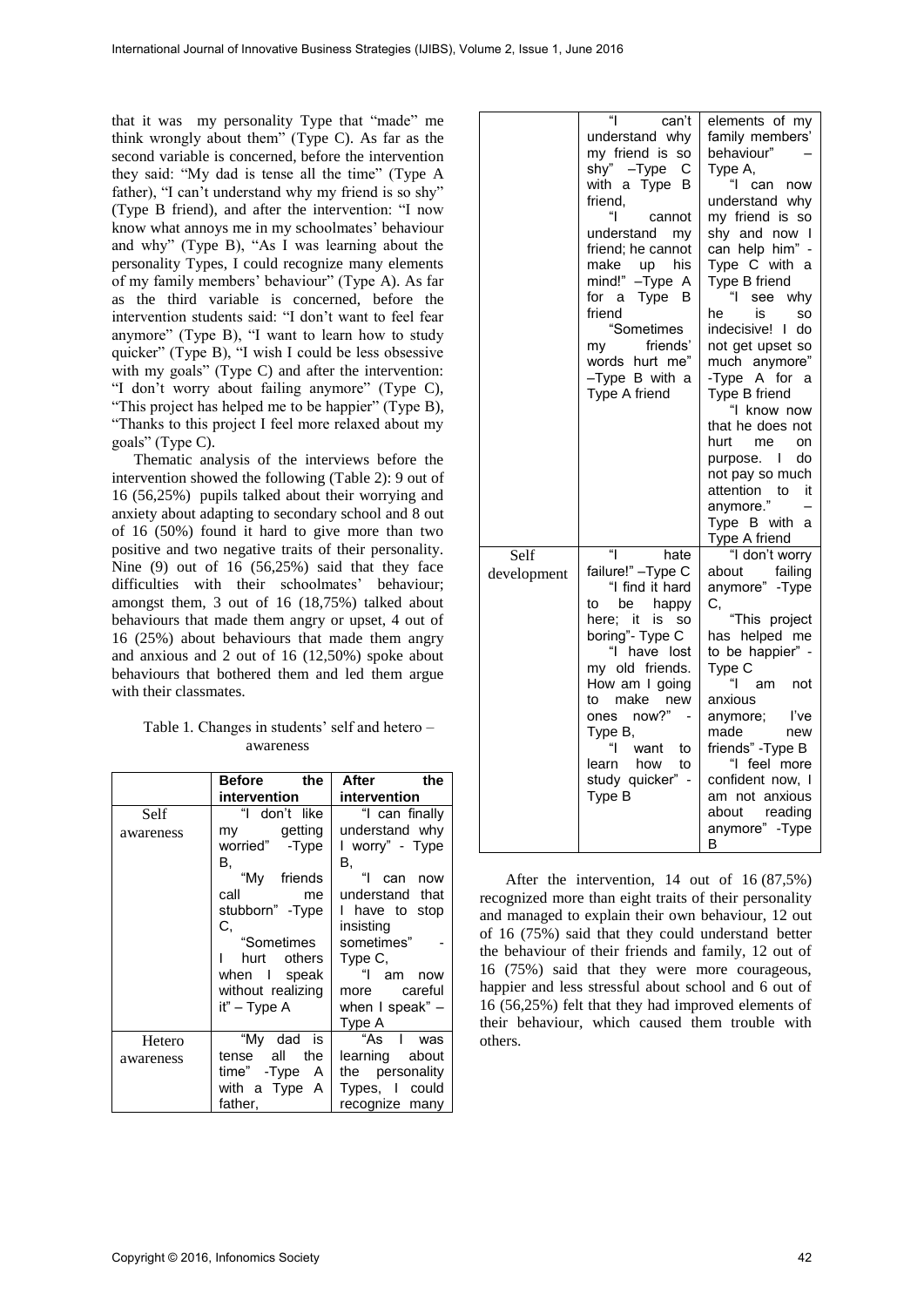| Before<br>the                | After the intervention     |
|------------------------------|----------------------------|
| intervention                 |                            |
| 56,25% talked about          | 75% said that they         |
| their worrying and anxiety   | were now more relaxed and  |
| about adapting<br>to         | happier about school.      |
| secondary school.            |                            |
| 50% found it hard to         | 87,5% recognized more      |
| give more than<br>two        | than eight traits of their |
| positive and two negative    | personality and managed to |
| traits of their personality. | explain their own          |
|                              | behaviour.                 |
| 56,25% said that they        | 75% said that they         |
| face difficulties with their | now understand<br>could    |
| schoolmates' behaviour.      | better the behaviour of    |
|                              | their friends and family.  |
| 56,25% recognized            | 56,25% felt that they      |
| behaviours that caused       | had improved elements of   |
| them anger $(18,75\%)$ ,     | their behaviour, which had |
| anxiety $(25%)$ or led them  | caused them trouble with   |
| to argue with their          | others previously.         |
| classmates (12,5%).          |                            |

Table 2. Changes in students' self and hetero – awareness (thematic analysis' results)

Statistical analysis of the questionnaires before and after the intervention, showed statistically significant difference  $t(15)=-4,858$ ,  $p=.00$  in selfconfidence and self-esteem. It also showed statistically significant difference t(15)=-4,789, p=.00 in the class atmosphere, which students thought of as more peaceful after the intervention.

As far as the class atmosphere is concerned, before the intervention there was limited interaction and inadequate interpersonal relations amongst students, whereas after the intervention the cohesion of the class improved. The teacher notes: *"The class atmosphere started to change gradually. I was pleasantly surprised by the fact that students communicated more efficiently and a feeling of togetherness, trust and solidarity was established. Students began to bond with each other."*

Restlessness and tension in the class started to subside, since according to the teacher *"Students became more and more interested in the Model and they were focused on their learning about it. They researched the subject further on their own initiative. They felt more relaxed, started to express their opinions and feelings more openly, to get more joyful and develop their sense of humor. All students became more relaxed, which had a positive impact in the class atmosphere. Type A students became less hyperactive, Type B students stopped talking all the time and Type C students became more receptive."*

As far as problematic behaviours are concerned, the teacher noticed that verbal abuse among students in class became less. Their working on the Model helped them improve their self-knowledge as well as

their knowledge of the other. This led them to accept each other more easily and to relate better.

As far as students with behavioural issues are concerned, positive changes were noticed. Schoolgirl 1, identified as belonging to Type C, started to form friendships within the class, to cooperate with her classmates and to participate in the educational processes. Schoolgirl 2, identified as belonging to Type B, became more extrovert and less shy. Schoolgirl 3, identified as belonging to Type C, stopped to get easily angry with her teacher and her classmates, to seek perfection and get stressed when she didn't achieve excellent marks. Schoolboy 1, identified as belonging to Type B, began to be calmer and could now remain still and focus his attention for longer than before the intervention.

The teacher noticed positive change concerning her anxiety management, as well as her relating with the pupils. *"I could now understand each student's personality peculiarities and found appropriate ways to approach them. I stopped getting angry with them and thus our communication improved. My students were transformed from a source of anxiety into a source of inspiration and joy for me. Knowing myself better through the Model, I relied on my strengths and stopped being influenced by my weaknesses».*

#### **4. Discussion**

The findings indicated that the application of the Model helped students to understand themselves and their classmates better and to explain their own behaviour, as well as the behaviour of others, more easily. They realized that certain problematic behaviours derive from characteristics of one's personality Type and as soon as they are identified they can be limited. These will allow individual development and flourishing of one's uniqueness.

Students' self-esteem and confidence, acceptance, friendship and collegiality were boosted. Aggressive behaviours decreased and adaptation to the new school environment was alleviated. The application of the Tri-Anthropo-Type Paschalidis Model assisted the teacher in managing her work-related stress and drawing more pleasure from her work.

The positive impact of the application of the Paschalidis Model in lower secondary education in the specific school constitutes strong evidence that application in any similar environment can have similar effect. Previous research on the application of the Model in preschool education supports this claim [7].

As far as quantitative and qualitative data are concerned, a larger sample of students could supply a more comprehensive and reliable picture of the effect of the intervention.